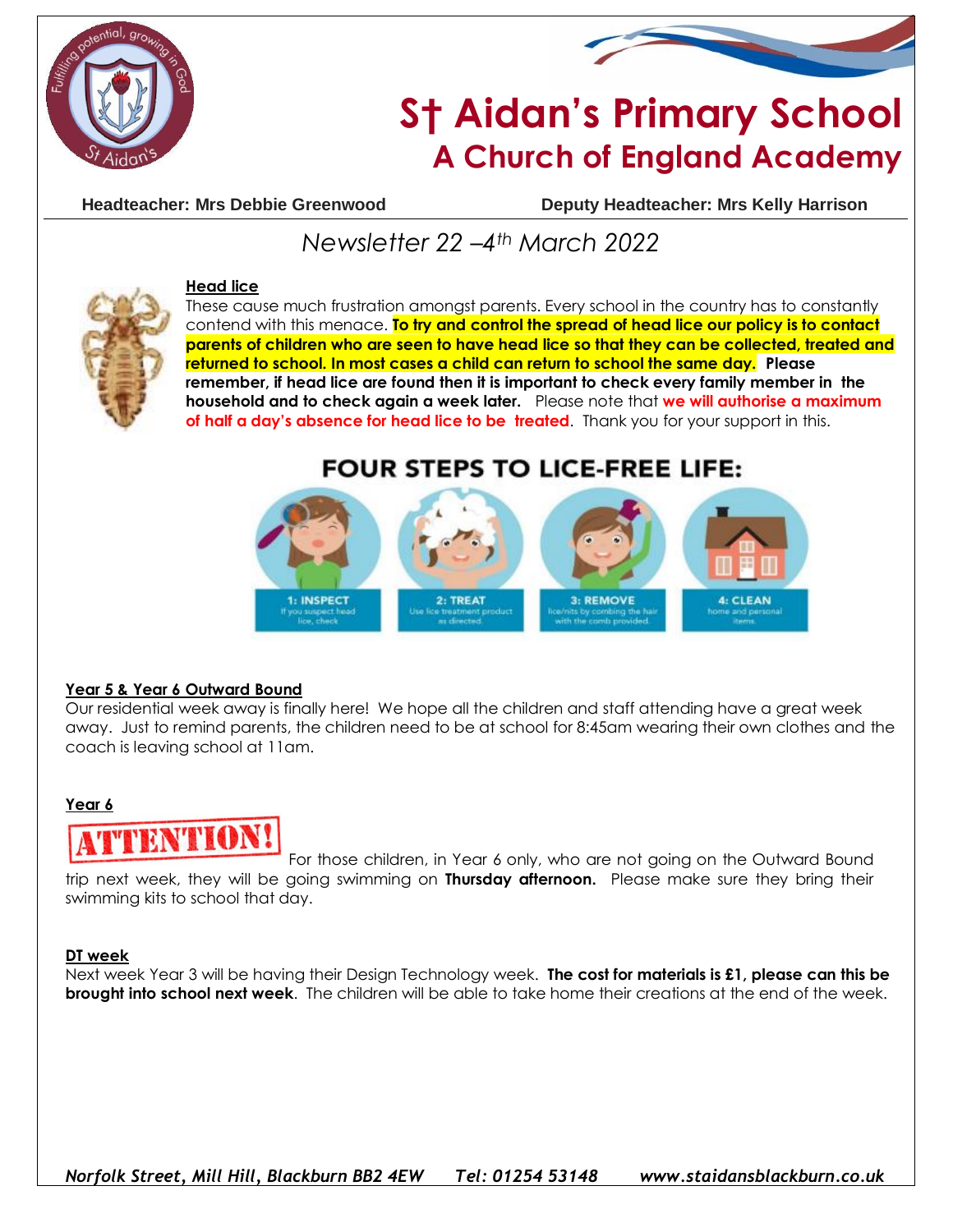#### **Lent Service**

It was lovely to be back in church as a whole school to celebrate our Lent service.

Thank you to Mrs Moss and Year 3 for leading the wonderful service and thank you to all the parents and carers who attended the Service on Tuesday.



#### **Year 3 Tree planting**

On Tuesday, Year 3 visited St. Luke's and St. Philip's Primary School as part of the 'Water and Wellness' project they are taking part in. They had a fantastic day planting trees and taking part in art and crafts activities. It was great to see our Year 3 children working together with the Year 3 children from St. Luke's and St. Philip's.



#### **World book day**

It was lovely to see the children enjoying World Book day and being very creative in the design of their hats. Well done to you all.

It was a difficult decision to choose the winners and here they are.



*Norfolk Street, Mill Hill, Blackburn BB2 4EW Tel: 01254 53148 www.staidansblackburn.co.uk*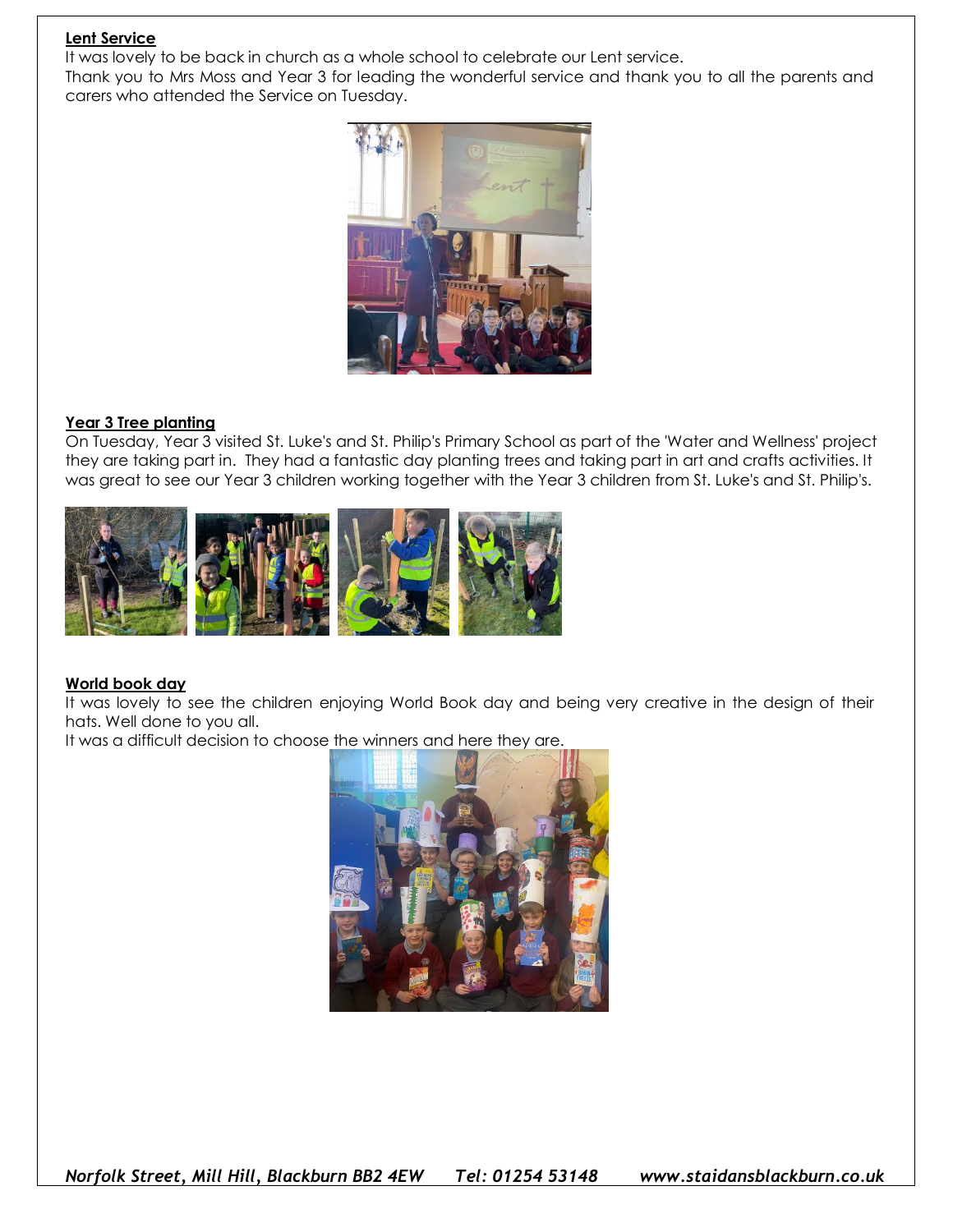#### **Football tournament**

Well done to the junior boys for representing school at St Bede's on Tuesday evening. You all played extremely well. We came away with 3 wins and a draw!



#### **Blackburn Hawks**



Just a reminder, this Sunday 6th March, Blackburn Hawks Ice Hockey Club are offering local schools and community groups a **£1 ticket offer** for their home game V Sheffield Scimitars. Usual price is £10 for adults and £5 for children.

Each ticket below admits a maximum of 2 adults and unlimited children for **just £1 PER PERSON.** Payment is made on the door with the ticket.

The ticket can be shown on an electronic device or can be printed.





#### **ipan performing arts North West**

In April 2022, iPAN *Performing Arts North* will be opening their doors to a world of opportunity, providing an inspiring and exciting experience alongside professional level training in the performing arts for young people aged 8–24, in and around Blackburn with Darwen. If your child is interested in following a career in music, drama or dance, please follow these links for further information -

[https://www.iperformingartsnorth.org](https://www.iperformingartsnorth.org/) or [https://youtu.be/nn\\_qm5MgNW4](https://youtu.be/nn_qm5MgNW4) (made for YouTube kids - so no ads).

#### **ALWAYS House Statistics**

ALWAYS following the school rights this week:

|     | $\overline{\mathsf{A}}$<br>ルレレト<br>- 11 |      | ם וססוכ |
|-----|-----------------------------------------|------|---------|
| 98% | 98%                                     | 100% | 100%    |

#### **Dates for the Diary**

St Aidan's Got Talent Wednesday 16th March Comic relief Friday 18th March Easter service in church Tuesday 5<sup>th</sup> April Easter bingo **Tuesday 5th April School Closes for Half Term – 2.15pm Wednesday 6th April**

Y5 and Y6 Outward Bound trip Monday 7<sup>th</sup> March – Friday 11<sup>th</sup> March Y3 Design Techology week Monday 7th March – Friday 11th March

*Norfolk Street, Mill Hill, Blackburn BB2 4EW Tel: 01254 53148 www.staidansblackburn.co.uk*